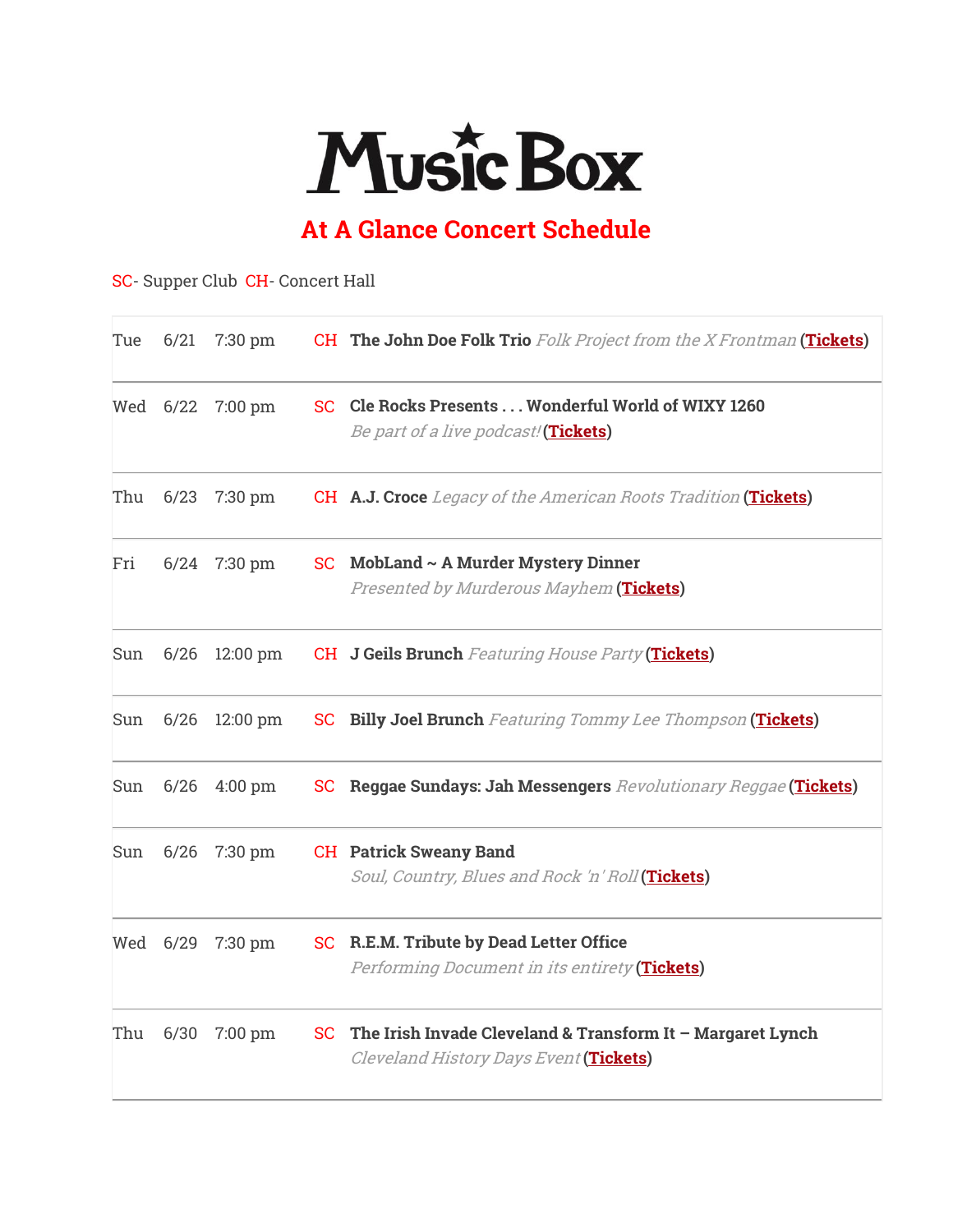| Thu     |     | 6/30 7:30 pm      |           | <b>CH Marshall Crenshaw Band</b> Raucous Rock & Power Pop (Tickets)                                     |
|---------|-----|-------------------|-----------|---------------------------------------------------------------------------------------------------------|
| Fri     | 7/1 | 8:00 pm           |           | <b>CH</b> Eagles Tribute by Out of Eden<br>"Take it Easy" with Ohio's Best Eagles Tribute (Tickets)     |
| Fri     | 7/1 | $8:00 \text{ pm}$ | SC        | <b>Rolling Stones Tribute by Gimme Sugar</b><br>Covering all of the Stones biggest hits! (Tickets)      |
| Sat     | 7/2 | $8:00 \text{ pm}$ |           | CH The Soul of Led Zeppelin<br>Featuring Guest Vocalist Marcus Scott (Tickets)                          |
| Sat     | 7/2 | $9:00 \text{ pm}$ |           | <b>SC</b> Tropical Cleveland Flag Party<br><i>Hot Latin Dance Party</i> (Tickets)                       |
| Sun     | 7/3 | 12:00 pm          |           | <b>CH</b> Elvis Brunch<br>Featuring Johnny Elvis & The Crown Electrics (Tickets)                        |
| Sun     | 7/3 | $4:00 \text{ pm}$ |           | <b>SC</b> Reggae Sundays: One World Tribe<br>America's Premier World Music Band (Tickets)               |
| Sun     | 7/3 | 8:00 pm           |           | CH Ticket to the Moon $\sim$ Ultimate ELO Experience<br>Best ELO tribute "All Over the World" (Tickets) |
| Mon 7/4 |     | $7:00 \text{ pm}$ |           | <b>CH</b> Journey Tribute by E5C4P3 Don't Stop Believin'(Tickets)                                       |
| Mon 7/4 |     | 7:00 pm           | <b>SC</b> | <b>Motown &amp; More with Nitebridge</b><br>The Jumpin' Sounds of your Favorite Classic Hits! (Tickets) |
| Fri     | 7/8 | $8:00$ pm         |           | <b>CH</b> Ultimate EWF Tribute Featuring Let's Groove Tonight (Tickets)                                 |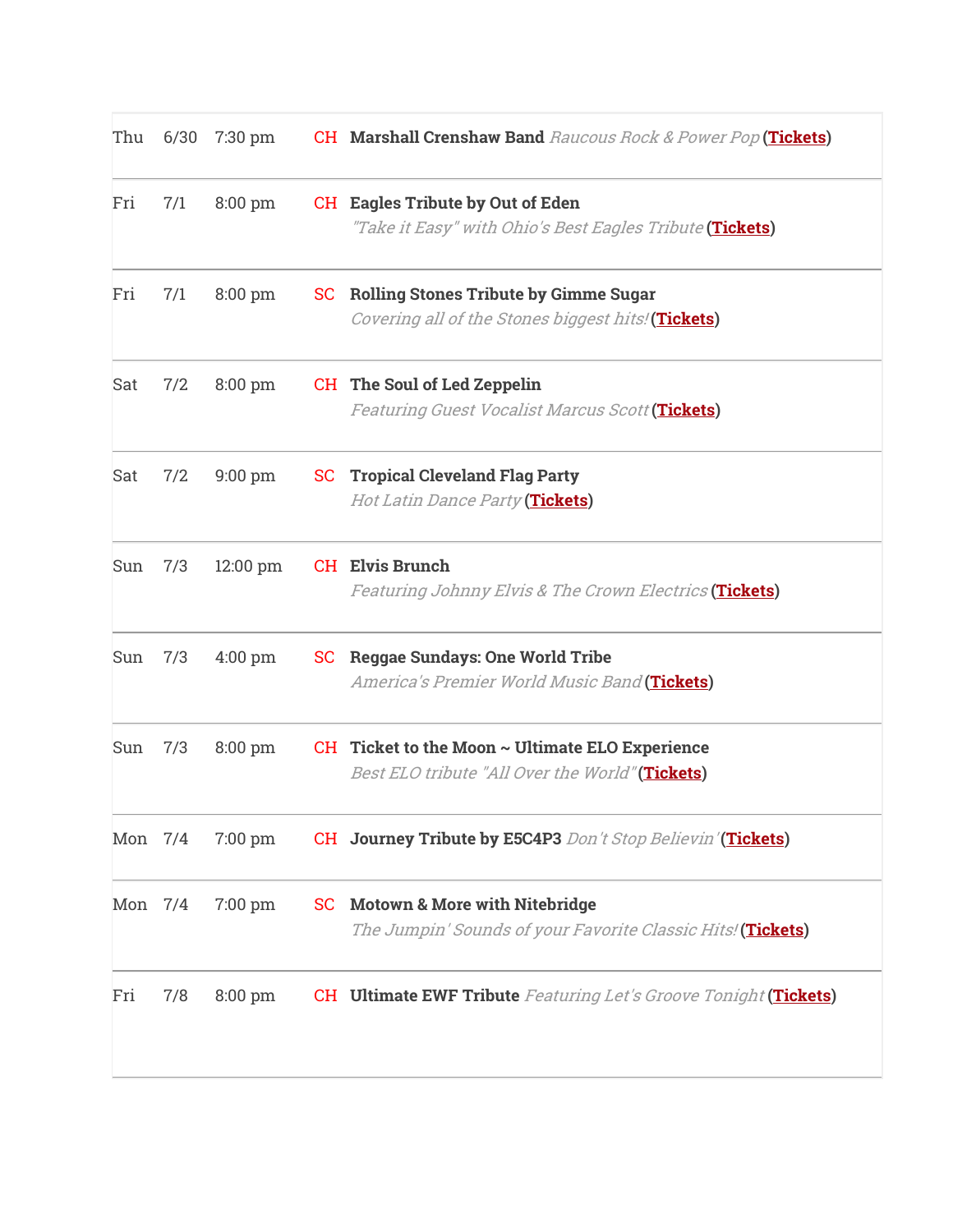| Fri | 7/8  | $8:00$ pm          | <b>SC</b> Women That Rock<br>Featuring Jessica Horvat, Kathy Shadley, Hannah Crandall & Moss<br><i><b>Stanley Band</b></i> (Tickets) |
|-----|------|--------------------|--------------------------------------------------------------------------------------------------------------------------------------|
| Sat | 7/9  | 7:30 pm            | <b>SC</b> Rat Pack Night<br>Patrick Lynch & The Jazz Guys (Tickets)                                                                  |
| Sat | 7/9  | $8:00 \text{ pm}$  | CH Huey Lewis & The News Tribute by The Heart of Rock & Roll<br>America's #1 Tribute to Huey Lewis & The News (Tickets)              |
| Sat | 7/9  | $11:00$ pm         | SC Late Nite Drag Bingo with Veranda L'Ni<br>Proceeds to Benefit GroundWorks Dance Theater (Tickets)                                 |
| Sun | 7/10 | $12:00 \text{ pm}$ | <b>CH Kinks Brunch</b> Featuring Cats On Holiday (Tickets)                                                                           |
| Sun | 7/10 | $12:00$ pm         | <b>SC</b> Linda Ronstadt Brunch<br>Featuring Rachel & The Beatnik Playboys (Tickets)                                                 |
| Sun | 7/10 | $4:00 \text{ pm}$  | SC Reggae Sundays: The Ark Band Bob Marley & More (Tickets)                                                                          |
| Tue | 7/12 | $8:00 \text{ pm}$  | <b>CH DakhaBrakha</b> Ukraine's Premier World Music Ensemble (Tickets)                                                               |
| Wed | 7/13 | 7:00 pm            | SC From Rocking on the Radio  to Rocking the RV Life<br>Hilarious stories from the road with Jeff & Patti Kinzbach! (Tickets)        |
| Wed | 7/13 | 8:00 pm            | <b>CH DakhaBrakha</b> Ukraine's Premier World Music Ensemble (Tickets)                                                               |
| Thu | 7/14 | 7:00 pm            | SC Cle Rocks Presents<br>The Life and Times of Radio Legend Johnny Holliday<br>Be part of a live podcast! (Tickets)                  |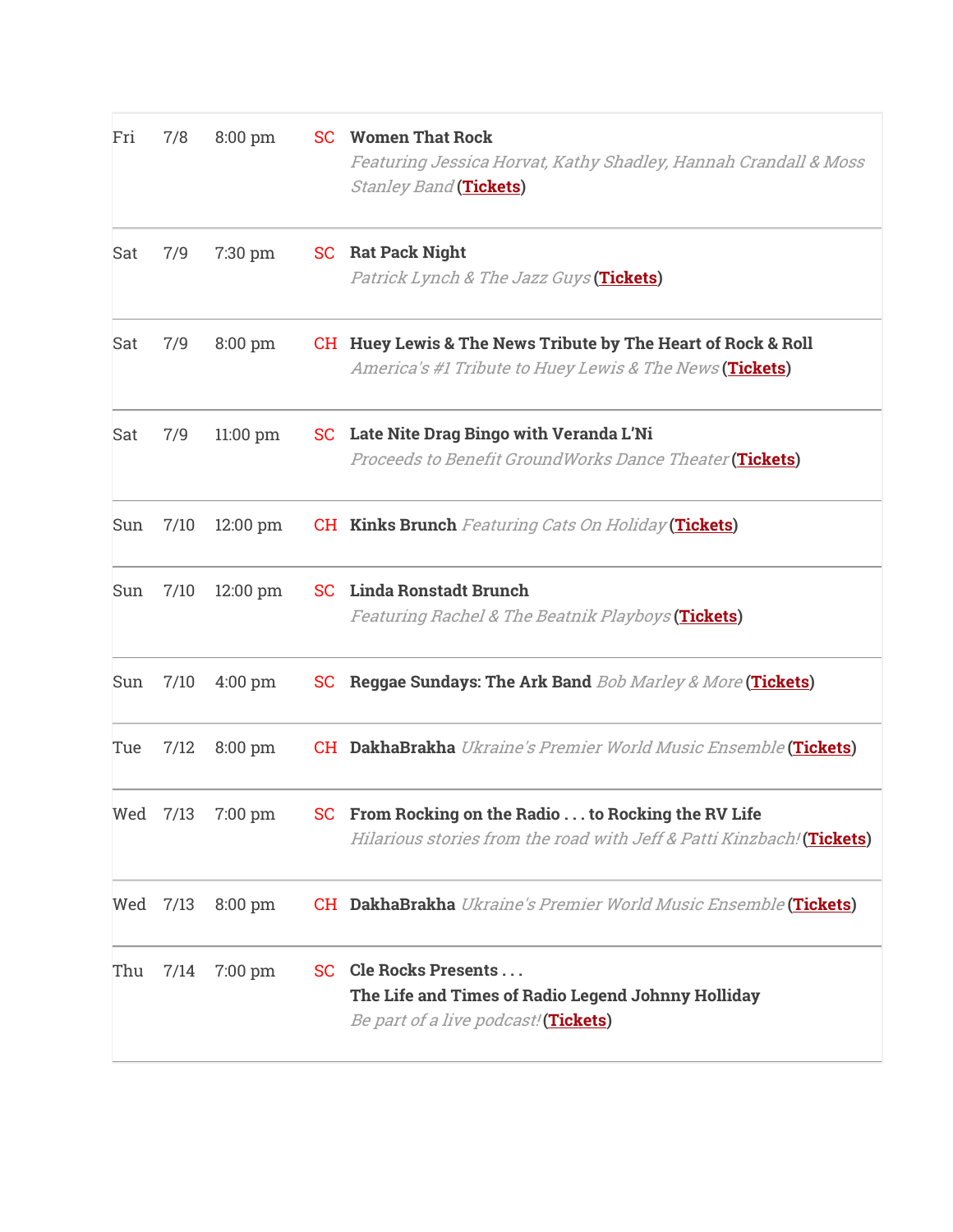| Thu |          | $7/14$ 8:00 pm     |     | CH ASIA featuring John Payne Prog Rock Super Group (Tickets)                                  |
|-----|----------|--------------------|-----|-----------------------------------------------------------------------------------------------|
| Fri | 7/15     | 8:00 pm            |     | <b>CH</b> Moody Blues Tribute by Time Traveller<br>America's #1 Moody Blues Tribute (Tickets) |
| Fri | 7/15     | $8:00 \text{ pm}$  | SC. | <b>The Docksiders</b> America's #1 Yacht Rock Tribute (Tickets)                               |
| Sat | 7/16     | $8:00 \text{ pm}$  |     | <b>SC</b> Stevie Wonder Night with The Reid Project<br>Honoring the Motown Great (Tickets)    |
| Sun | 7/17     | $12:00 \text{ pm}$ | SC. | <b>Big Band Brunch with Dan Zola Orchestra</b><br><i>Where Swing is King!</i> (Tickets)       |
| Sun | 7/17     | $12:00 \text{ pm}$ |     | CH Lynyrd Skynyrd Brunch with Mister Breeze Band<br>A Salute to Southern Rock (Tickets)       |
| Sun | 7/17     | $4:00 \text{ pm}$  |     | SC Reggae Sundays: Outlaws I & I Slammin' Reggae Rock (Tickets)                               |
|     | Wed 7/20 | 7:30 pm            |     | <b>SC</b> The Quebe Sisters Progressive Western Swing (Tickets)                               |
| Thu | 7/21     | $7:30$ pm          |     | <b>SC</b> Cleveland Cocktail Choir<br>A Community Sing-a-Long, with Drinks! (Tickets)         |
| Thu | 7/21     | $8:00 \text{ pm}$  |     | <b>CH 13: The Musical <i>Ohio Premiere Cast Reunion</i> (Tickets)</b>                         |
| Fri | 7/22     | $8:00$ pm          |     | <b>CH</b> The Cars Tribute by Moving In Stereo<br>Amazing New Wave Tribute! (Tickets)         |
| Sun | 7/24     | $12:00 \text{ pm}$ | SC  | <b>Bluegrass Brunch with The Chatfield Boys</b><br>Midwest Rooted Americana (Tickets)         |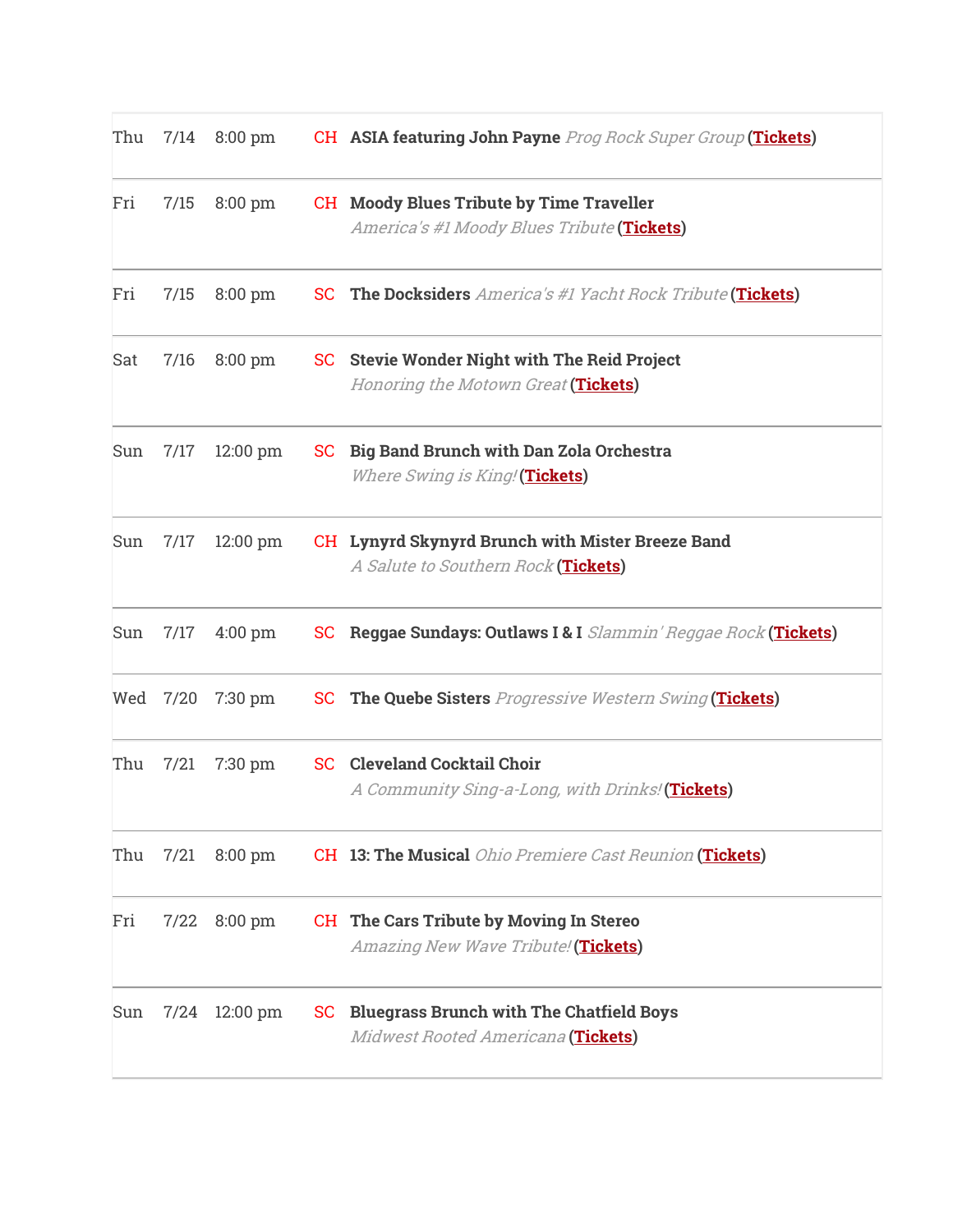| Sun |      | 7/24 12:00 pm      |           | <b>CH</b> Drag Brunch Featuring Veranda L'Ni(Tickets)                                                                         |
|-----|------|--------------------|-----------|-------------------------------------------------------------------------------------------------------------------------------|
| Sun |      | $7/24$ 4:00 pm     | SC        | Reggae Sundays: Ras Khalifa<br>Bob Marley Influenced Reggae (Tickets)                                                         |
| Thu | 7/28 | $7:00 \text{ pm}$  | <b>SC</b> | David Spero: A Life in the Wings -<br>My 60 Year Love Affair with Rock and Roll<br>Cleveland Stories Dinner Parties (Tickets) |
| Thu | 7/28 | $7:30 \text{ pm}$  |           | <b>CH</b> The Raspberries & More with The Razzz<br>Raspberries Hits & Other Rock Gems (Tickets)                               |
| Fri | 7/29 | $8:00 \text{ pm}$  |           | <b>CH</b> Allman Brothers Tribute by Revival<br>Cleveland's Bluesy Southern Rock (Tickets)                                    |
| Fri | 7/29 | $8:00 \text{ pm}$  |           | SC Lil' Ed & The Blues Imperials<br>Foot Stompin' Party Blues (Tickets)                                                       |
| Sat | 7/30 | $7:00 \text{ pm}$  | SC        | <b>Springsteen Tribute by Swamps of Jersey</b><br>Born in the C.L.E. (Tickets)                                                |
| Sat | 7/30 | $8:00 \text{ pm}$  |           | <b>CH</b> Neil Zaza World Renowned Guitarist (Tickets)                                                                        |
| Sun | 7/31 | $12:00 \text{ pm}$ |           | <b>CH Tom Petty Brunch</b> Featuring Shadow Of Doubt (Tickets)                                                                |
| Sun | 7/31 | $4:00 \text{ pm}$  | <b>SC</b> | <b>Reggae Sundays: Elementree Livity Project</b><br>Positive Vibes Reggae (Tickets)                                           |
| Thu | 8/4  | 7:30 pm            | SC        | <b>Steve Kortyka Jazz Quintet</b><br>NYC Jazz Supergroup (Tickets)                                                            |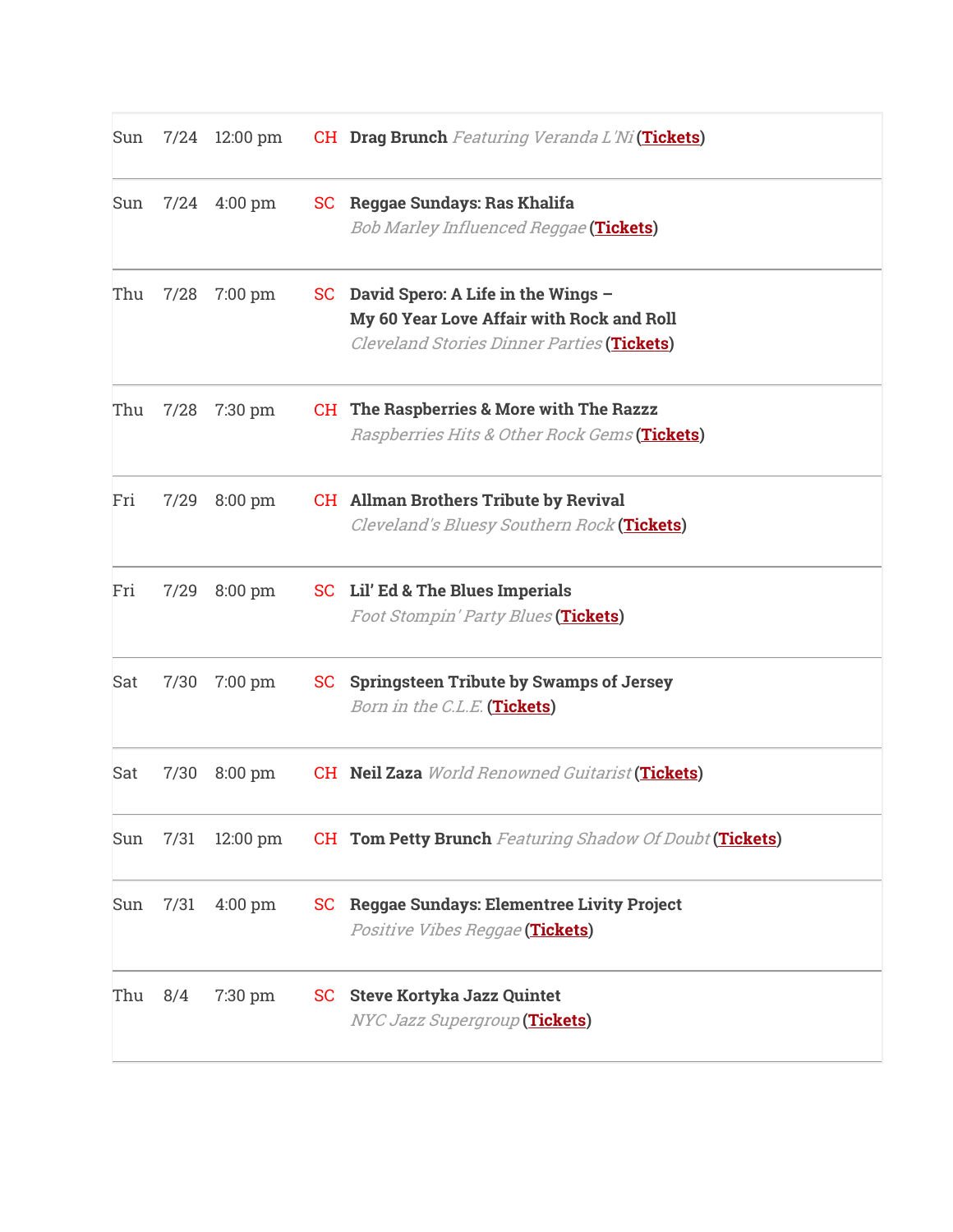| Thu 8/4 |      | $8:00 \text{ pm}$  |           | <b>CH</b> Tablao Flamenco<br>Featuring Alice Blumenfeld & Marija Temo (Tickets)                                          |
|---------|------|--------------------|-----------|--------------------------------------------------------------------------------------------------------------------------|
| Fri     | 8/5  | $8:00 \text{ pm}$  | SC        | <b>Dueling Pianos with Cleveland Keys</b><br>All-Request, High-Energy Fun (Tickets)                                      |
| Sun     | 8/7  | $12:00 \text{ pm}$ | <b>SC</b> | <b>Elton John Brunch</b> Featuring Tommy Lee Thompson (Tickets)                                                          |
| Sun     | 8/7  | $4:00$ pm          | <b>SC</b> | Reggae Sundays: Jah Messengers Revolutionary Reggae (Tickets)                                                            |
| Fri     | 8/12 | $8:00 \text{ pm}$  |           | <b>CH</b> The Prince Project<br>Prince Tribute fronted by American Idol's Shane Golden (Tickets)                         |
| Sat     | 8/13 | $8:00 \text{ pm}$  |           | <b>SC</b> Popa Chubby Hardcore Blues Rocker (Tickets)                                                                    |
| Sun     | 8/14 | $12:00 \text{ pm}$ |           | <b>CH Carpenters Brunch</b> with Nitebridge & Tracy Marie (Tickets)                                                      |
| Sun     | 8/14 | $3:00 \text{ pm}$  |           | CH The Jam For Toby Packard<br>Benefit for Cleveland's Favorite Drummer (Tickets)                                        |
| Sun     | 8/14 | $4:00 \text{ pm}$  | SC        | <b>Reggae Sundays: Sun Shade</b><br>Upbeat Dancehall and Roots Reggae (Tickets)                                          |
| Thu     | 8/18 | 7:30 pm            |           | CH Curtis Salgado The Original Blues Brother (Tickets)                                                                   |
| Fri     | 8/19 | 7:30 pm            | <b>SC</b> | <b>Sinatra Night</b> Featuring Patrick Lynch & The Jazz Guys (Tickets)                                                   |
| Fri     | 8/19 | 8:00 pm            |           | <b>CH</b> '80s Night with The Sunrise Jones<br>Break out the Leg Warmers and Moonwalk over to the Music Box<br>(Tickets) |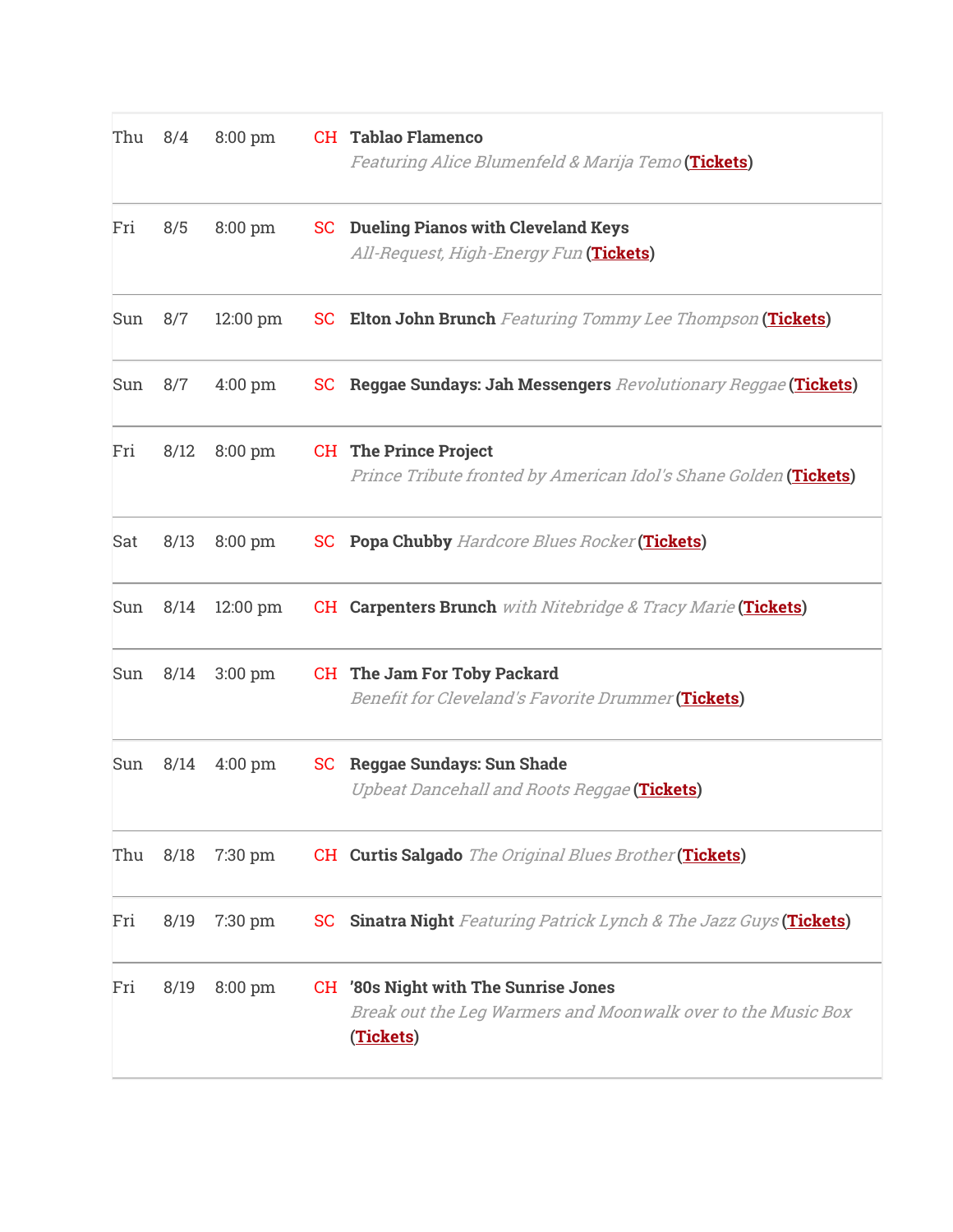| Sun | 8/21 | $12:00 \text{ pm}$ |           | <b>CH</b> Jersey Beat Brunch<br>If you love The Jersey Boys, you'll love The Jersey Beat! (Tickets)          |
|-----|------|--------------------|-----------|--------------------------------------------------------------------------------------------------------------|
| Sun | 8/21 | $4:00 \text{ pm}$  | SC        | <b>Reggae Sundays: Ghani &amp; The Shadow</b><br><i>Bluesy Reggae Groove</i> (Tickets)                       |
| Thu | 8/25 | $8:00$ pm          |           | <b>CH</b> Victor Wooten: Bass Extremes<br>Victor Wooten, Steve Bailey & Derico Watson (Tickets)              |
| Fri | 8/26 | $8:00 \text{ pm}$  | SC        | <b>Santana Tribute by Evil Ways Band</b><br>Faithfully Recreating the Music of Carlos Santana (Tickets)      |
| Sat | 8/27 | $8:00 \text{ pm}$  |           | <b>CH</b> Chicago Tribute by Brass Metropolis<br>Authentic tribute to the band Chicago (Tickets)             |
| Sun | 8/28 | $12:00 \text{ pm}$ | <b>SC</b> | <b>Irish Brunch with The Kilroys</b> Traditional Celtic Music (Tickets)                                      |
| Sun | 8/28 | $4:00 \text{ pm}$  | <b>SC</b> | Reggae Sundays: The Flex Crew Roots-Rock-Reggae (Tickets)                                                    |
| Sun | 8/28 | $8:00 \text{ pm}$  |           | <b>CH Kathleen Edwards</b> Openhearted Americana (Tickets)                                                   |
| Thu | 9/1  | $7:30 \text{ pm}$  | <b>SC</b> | Kris Lager Band Revivalist Rock & Heavy Soul (Tickets)                                                       |
| Thu | 9/1  | $7:30 \text{ pm}$  |           | CH The Music of Steely Dan by Brooklyn Charmers<br>Chicago's top players pay tribute to Steely Dan (Tickets) |
| Sun | 9/4  | $12:00$ pm         |           | <b>CH</b> Beatles Brunch with Revolution Pie<br>Recreating The Sound of The Beatles (Tickets)                |
| Sun | 9/4  | $4:00$ pm          | SC        | <b>Reggae Sundays: Umojah Nation</b><br>Last Reggae Sunday of the Summer! (Tickets)                          |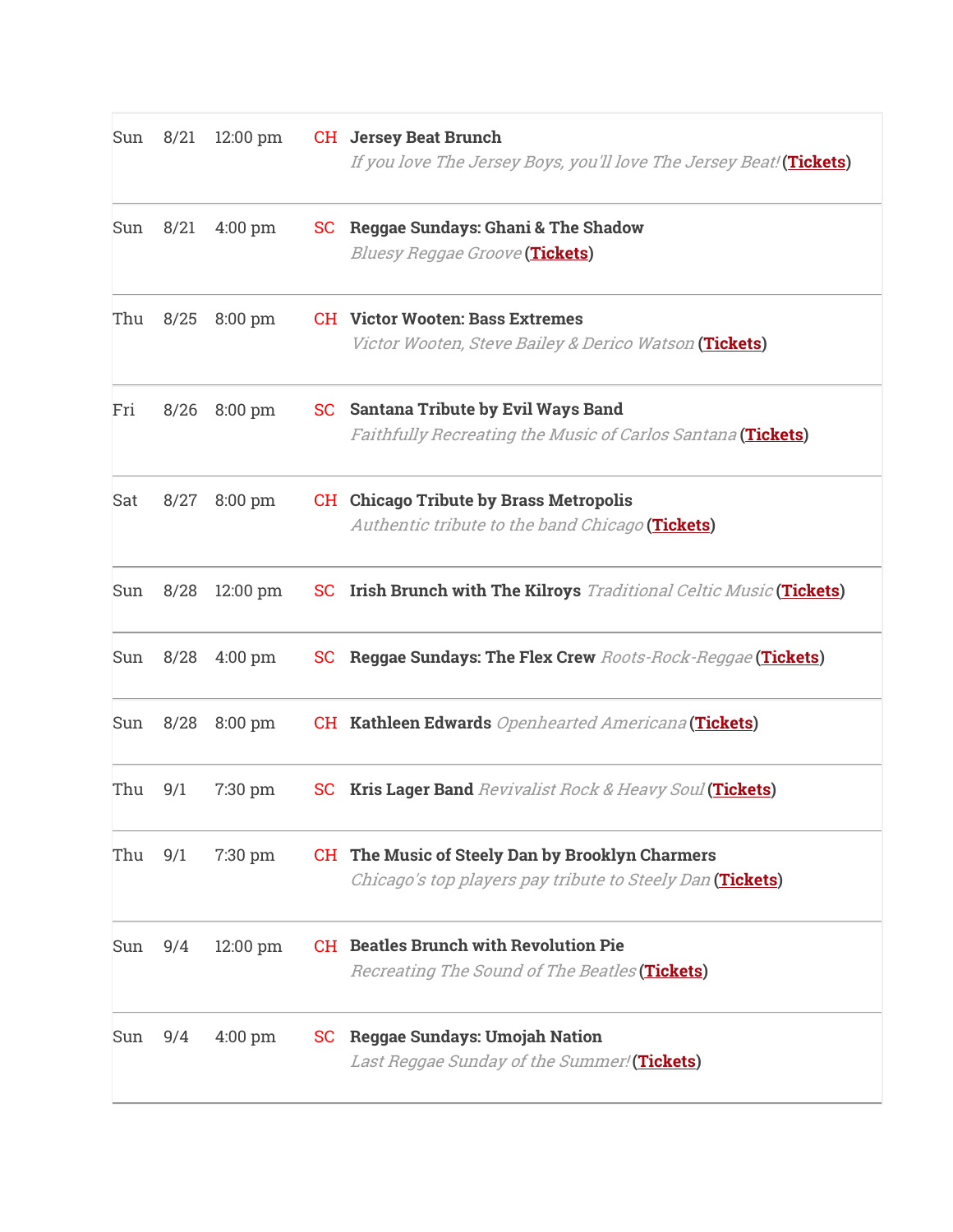| Thu | 9/8      | $7:30$ pm  | <b>CH</b> Donna The Buffalo<br>Feel-Good Groovy Americana Roots Rock (Tickets)                                                                                        |
|-----|----------|------------|-----------------------------------------------------------------------------------------------------------------------------------------------------------------------|
| Fri | 9/9      | 8:00 pm    | <b>SC</b> Van Morrison Night<br>Featuring Nitebridge & Colin Dussault (Tickets)                                                                                       |
| Fri | 9/9      | $8:00$ pm  | CH Carlos Jones & The P.L.U.S. Band<br>The Iron Man of Cleveland's Reggae Scene (Tickets)                                                                             |
| Sun | 9/11     | 12:00 pm   | <b>CH</b> Rumours by Rumours Brunch<br>Phenomenal Fleetwood Mac Tribute from NEO! (Tickets)                                                                           |
| Sun | 9/18     | $12:00$ pm | <b>CH</b> Neil Diamond Brunch<br>Featuring The Diamond Project (Tickets)                                                                                              |
| Tue | 9/20     | $7:30$ pm  | <b>CH</b> Lucinda Williams and Her Band<br>One of the most celebrated singer-songwriters of her generation<br>drawing songs from all corners of her catalog (Tickets) |
|     | Wed 9/21 | $7:30$ pm  | <b>CH</b> Walter Trout A Contemporary Blues Rock Master (Tickets)                                                                                                     |
| Thu | 9/22     | 7:30 pm    | <b>SC</b> The Friel Sisters<br>Traditional Irish Music from County Donegal via Glasgow (Tickets)                                                                      |
|     | Wed 10/5 | $7:30$ pm  | <b>CH</b> Robert Fripp & David Singleton<br>An Evening Of Talking with Robert Fripp and David Singleton<br>(Tickets)                                                  |
| Thu | 10/6     | $7:30$ pm  | <b>CH</b> Neil Young Tribute by Broken Arrow<br>Classic Neil Young Hits! (Tickets)                                                                                    |